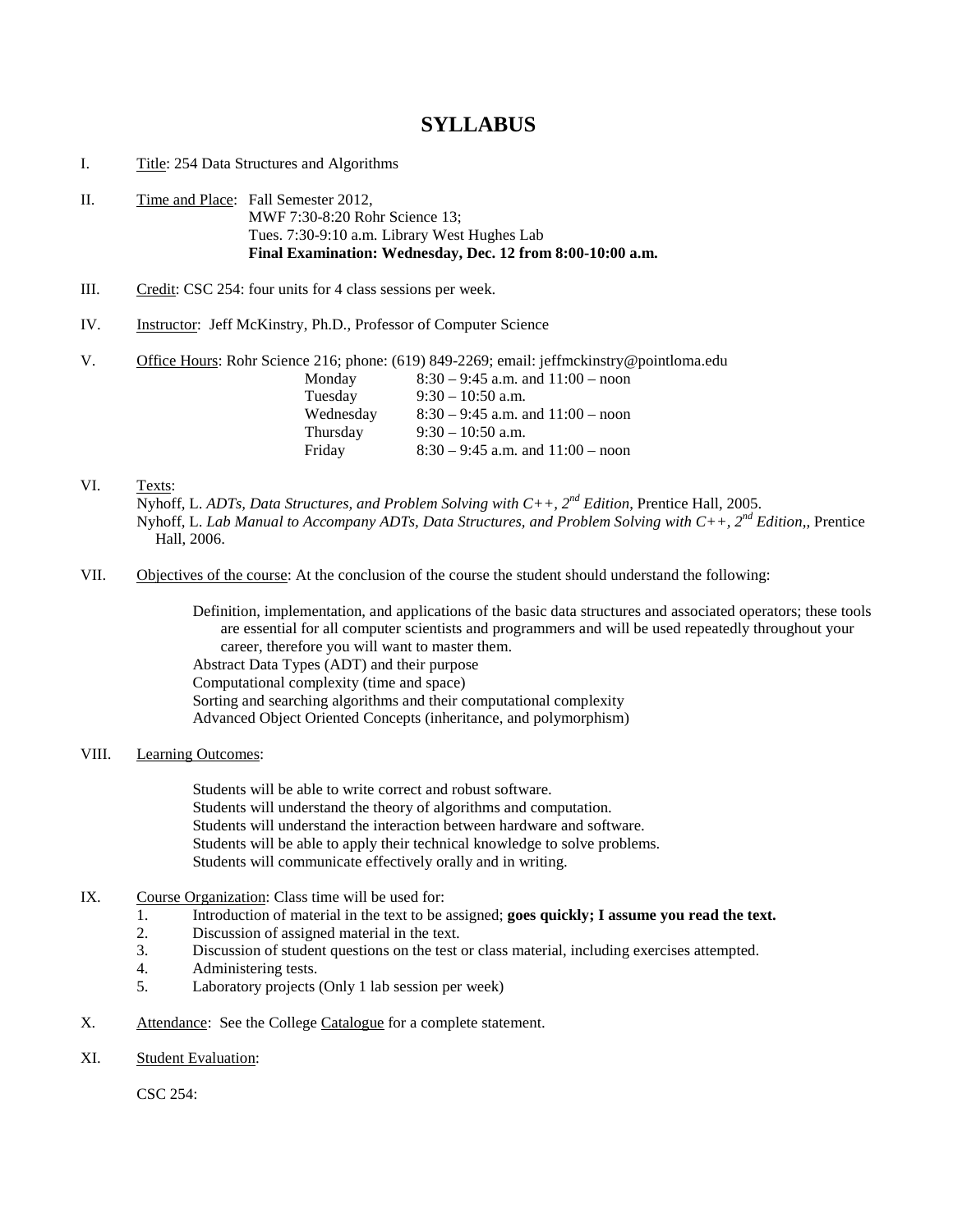| <b>Laboratory Projects</b>    | 30% |
|-------------------------------|-----|
| Homework/in-class assignments | 10% |
| 3 Exams                       | 30% |
| Term Project                  | 10% |
| Final Exam                    | 20% |

Late assignments will be worth 70% if turned in after the class period in which they are due, and are not accepted if late by more than 7 days.

Computer programs will be evaluated according to the instructions in the lab manual. But the expectations are that your program 1) works correctly on all test data; 2) is well documented with comments, and 3) is written in appropriate programming style.

You will be required to **email a zip file to the grader with all source code and the executable file** for all programming assignments.

Grades will be determined as follows:

| 93-100% | A     |
|---------|-------|
| 90-92%  | $A -$ |
| 87-89%  | $B+$  |
| 83-86%  | B     |
| 80-82%  | B-    |
| 77-79%  | $C+$  |
| 73-76%  | C     |
| 70-72%  | $C-$  |
| 67-69%  | $D+$  |
| 63-66%  | D     |
| 60-62%  | D-    |
| $0-59%$ | F     |

The term project can be of your choosing, but must be related to the material in the course, and it must involve **writing a large computer program in C++**. Term projects are expected to be individual projects, unless you clear it with the prof. You may choose to significantly extend one of the programming assignments, or pick your own programming project. A truly ambitious student might want to do a little research into some area of computer science related to the course, find out what the state-of-the-art is by reading journal papers, and experiment with one or more algorithms. See the professor for ideas. It is wise to seek approval for your project before beginning.

#### XII. Academic Accommodations:

All students are expected to meet the minimum standards for this course as set by the instructor. Students with learning disabilities who may need accommodations should first discuss options and services available to them in the Academic Support Center (ASC) during the first two weeks of the semester. The ASC, in turn, will contact professors with official notification and suggested classroom accommodations, as required by federal law. Approved documentation must be provided by the student and placed on file in the ASC prior to the beginning of the semester.